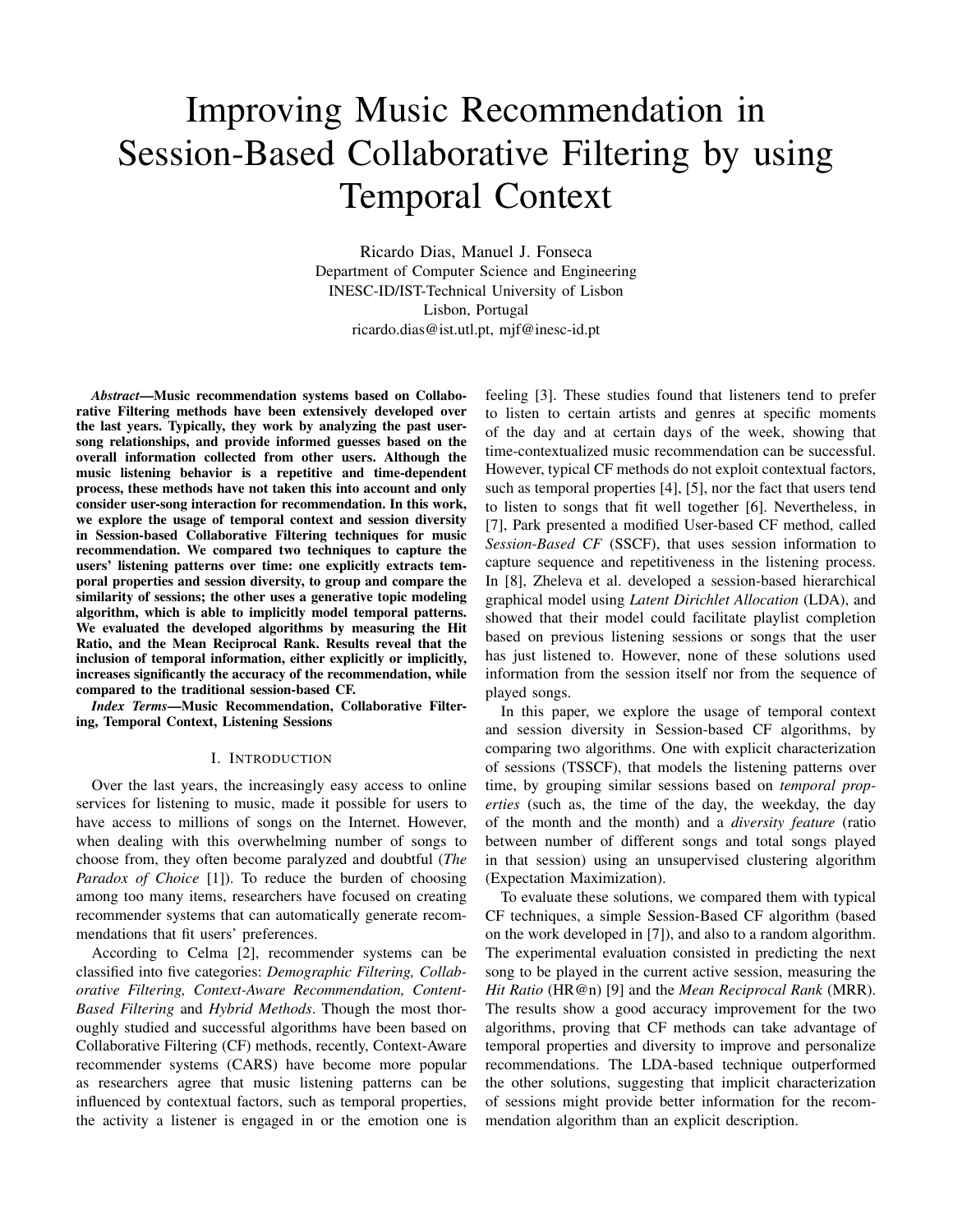#### II. RELATED WORK

Typical CF methods work by looking into past user listening behavior, and recommending songs to a user based on the ratings provided by other users with similar taste [10] (*Userbased*). They look into the set of songs that a user has rated, and compute the similarity among the target song to decide whether is worth to recommend it or not. Various social websites and online radios, including *Last.fm*, use this type of collaborative filtering. However, CF methods require many users and ratings to work, being unable to recommend songs without ratings, or recommend songs to users that have not rated anything yet. Another problem with these approaches is that only user interaction is used to generate recommendations.

Context aware recommendation systems (CARS) use *context information* [11] to describe and characterize the songs or artists we listen. For example, Su et al. [12] improved CF methods combining user grouping by location, motion, calendar, environment conditions and health conditions, while using content analysis to assist the system to select appropriate songs. On the other hand, Park [7] developed a Sessionbased CF, where session profiles are used for recommendation, adding a temporal dimension to CF recommendations. In [4], Lee presented an approach that combined temporal features, such as, the *Season, Weekday, Month, Weather and the Temperature*, with *case-based reasoning* to infer the *mood* of the user and recommend music. In [5], Liu et al. took the change in the interests of users over time into account by adding time scheduling to the music playlist. Baltrunas et al. [13] introduced a new context-aware approach called user micro-profiling, where the user profile is split into several sub-profiles, each one representing the user in a particular context. These sub-profiles model the choice of songs based on contextual conditions, such as, the time of day, mood or the current activity listeners perform. In [8], the authors presented a novel and improved statistical model for characterizing user preferences in consuming social media content. By taking into account information about listening sessions of individual users, they have arrived at a new session-based hierarchical graphical model that enhanced individual user experience, for example, by recommending songs for the user's playlists that would be relevant for the current music listening session.

In short, although there have been some effort in developing techniques that capture temporal context, few work has been done to study its usage combined with Session-based CF techniques, requiring further research on this subject. Moreover, despite the works developed so far take advantage of the songs listened in sessions and of the implicit temporal context they provide, none of them used temporal and diversity features extracted from the sessions to personalize recommendations.

## III. APPLYING TEMPORAL CONTEXT ON SESSION-BASED COLLABORATIVE FILTERING ALGORITHMS

Music recommendation systems relying on *content-based* methods or *collaborative filtering*, rarely take *time* into account, something that should not be neglected when dealing with personal preferences [5]. Recently, in CF techniques,

latent factor models have gained more attention over neighborhood methods because they offer high expressive ability to describe various aspects of the data [14] (including time), and therefore provide more accurate results than neighborhood models. However, neighborhood methods prevail mainly because of their relative simplicity: they provide intuitive explanations of the reasoning behind recommendations, and can provide immediate recommendations based on newly entered user feedback. Based on these facts, we decided to explore neighborhood methods as base algorithm for recommendation.

## *A. Session-based Collaborative Filtering*

Traditional CF approaches do not incorporate temporal context, and use the full listening history of a user to perform recommendations. Park et. al overcame this by creating a Session-based CF (SSCF) [7], where the authors added temporal context to CF techniques by using *sessions* profiles instead of user profiles for generating recommendations

To formalize, a user listening history  $H$  can be defined as a sequence of tuples  $H_k$ , where each tuple is composed of a *user identifier*, a *song played* and a *timestamp*. Each session is composed by a set of tuples from the listening history within a given *time frame*. Sessions are non-overlapping subsets of tuples. All songs played at the same session are grouped together, and the songs and their playing frequencies become the *profile* of the session. Assuming that there are *n* songs and *m* sessions, we can define a set of songs as  $I = \{i_1, i_2, ..., i_n\}$ and a set of sessions  $S = \{s_1, s_2, ..., s_m\}$ . We view each session profile *s* as pairs of songs and their listening frequencies. Based on this data, in the CF *recommendation matrix* rows represent *session profiles*, and the columns *songs*. Each cell contains the *frequency* a song was played in that session.

Finally, predicted *ratings* for new songs i in the *active session* s are determined as shown in Equation 1 [7] (similar to the predicted rating formula for User-based CF [2]).

$$
\widehat{r}_{s,i} = \bar{r}_s + \frac{\sum_{v \in S(s)^k} sim(s, v)(r_{v,i} - \bar{r_v})}{\sum_{v \in S(s)^k} sim(s, v)}
$$
(1)

 $S(s)^k$  represent the *k* session neighbors for the active session s,  $\bar{r}_s$  and  $\bar{r}_v$  represent the average rating for sessions *s* and  $v$  under comparison.  $r_{v,i}$  represents the frequency a song  $i$ was played in session  $v$ , and  $sim(s, v)$  the similarity between sessions s and v (applying Cosine Similarity [15]).

## *B. Temporal Session-based Collaborative Filtering*

Although the SSCF technique takes advantage of temporal context by using session profiles, it does not use temporal properties about the sessions. These properties could be useful for modeling implicit listening patterns and habits based on time. Therefore, besides using information about which songs were played in sessions (and their frequencies), we went further by making sense of temporal properties of sessions for determining session similarity. In particular, to characterize each session, we created a *feature vector* consisting of 5 properties. These features encode *temporal properties* of a session and also the *diversity* of the songs played in that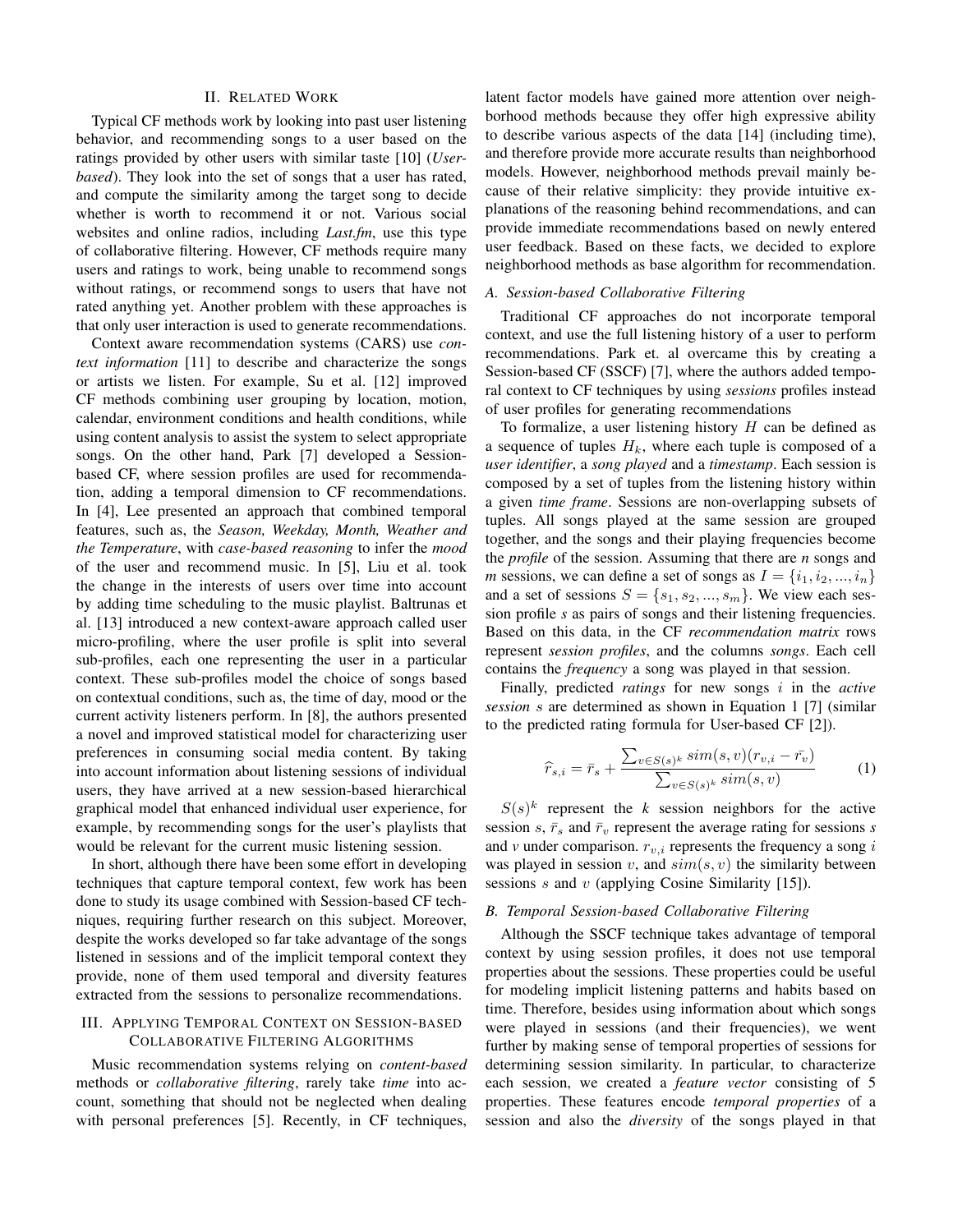session. Although these features were mainly chosen based on the work presented in [4], [13], [3], [16], none of these features were used on previous works to determine *session similarity* for music recommendation. Here is a description of each feature, and its rationale:

- Time of day: captures the fact that users listen to different songs (and styles), at different periods of the day (e. g., at morning, afternoon, or at night)
- Weekday: users listen to different songs at different week days, for example, during a working day or at the weekend, while relaxing
- Day of Month: users listen to different songs regarding the day of the month, for example listen to more happy music in the beginning of the month, and sad at the end
- Month: captures the fact that users listen to different songs in different months, perhaps associated with seasons or work phases
- Song Diversity: this is a new feature, developed by us, that measures the ratio of different songs played in a session and the total songs played. It tries to capture the tendency of song repetition in a session (1 - all the songs where different; approximately 0 - played repeatedly the same songs) [17]

After extracting these features from sessions, we needed a new similarity metric to compare them. Based on our assumption that these features could be used to model listening patterns over time, we decided to use an unsupervised *clustering* mechanism to group similar sessions [18]. By using clustering we are grouping sessions according to the temporal variance in listening habits. Due to the nature of the data, we opted to apply *fuzzy clustering*, where objects can belong to more than one cluster, having a degree of membership for each cluster, as in fuzzy logic [19]. Clustering is performed by training a *Gaussian Mixture Model* using *Expectation Maximization algorithm* [20], with default parameters, and the number of clusters as detailed in Section IV. As a result, to each session is assigned a probability distribution vector, with as many values as the number of clusters, indicating the degree of membership to each cluster.

Since sessions are now described as *probability distribution vectors*, we can infer similarity between them by comparing the vectors. Sessions with *higher* probabilities for the *same clusters* will be more similar than those with lower values. We use *Kullback-Leibler* divergence [21] to compare the sessions probability distributions.

Finally, this similarity metric can be used in the predicted rating formula (see Equation 1) to determine how likely a song will fit in the current active session.

## *C. LDA-based Collaborative Filtering*

LDA is a generative model that allows sets of observations to be explained by unobserved groups that explain why some parts of the data are similar. In LDA, each document is considered as a collection of words, and it is assumed that each document is represented as a mixture of *latent topics*, and each topic has probabilities of generating various words [22]. It has been widely used in topic modeling domain, and more recently in music recommendation [23], [24], [8].

In this work, we use LDA with the previously defined session data model, to infer session similarity and use it in the predicted rating formula (see Equation 1) to determine how likely a song will fit in the current active session. Moreover, our objective is to use LDA to implicitly extract temporal properties from sessions, by infering topic distributions for the sessions. To this extent we modeled *sessions* as *documents* and *songs* as *words*. Similarly to Temporal SSCF, as each session is now described as a topic distribution, we can infer similarity between them, by comparing the topic distribution vectors. Sessions with *higher* values for the *same topics* will be more similar than those with lower values. We also use the *Kullback-Leibler* divergence [21] to compare the sessions topics distributions.

## IV. EXPERIMENTAL EVALUATION

To evaluate the two algorithms, we compared them with typical CF approaches (Item, User and Session-based [7]), and also with a random recommender, by measuring *HR@n* and *MRR*.

In the following sections we describe the conducted evaluation, presenting the objectives, the dataset used and the procedure for evaluating the algorithms.

## *A. Dataset*

We used the *Last.fm dataset*[2] as input data to evaluate all the techniques. This log contains *19,150,868* entries for 992 users, each entry containing a user, artist and song id, an artist and song name, and a timestamp indicating when the song was listened to. This data encodes information from *176,948* unique artists and *1,500,661* unique songs.

## *B. Session Generation*

Sessions have been widely used and explored in web mining research [25], and recently applied to the analysis of music listening histories [8], [7], because they capture the sequence and order of users' listening preferences over time.

Though there are different techniques for session generation [25], we decided to use the time gap approach, because in our dataset we only have the timestamp indicating when a song was listened to. We set up different thresholds based on related work [25], [7] and studied their suitability for session identification. Sessions were generated using threshold values between 10 and 30 minutes, with intervals of 5 minutes. Overall, each resulting dataset contained more than one million sessions, with an average number of 15 songs per session.

## *C. Procedure and Objectives*

*1) Evaluation Measures:* To evaluate the accuracy of the different recommendation algorithms, we measured the Hit Ratio (*HR@n* [9]). *HR@n* indicates whether if the desired items appear on the generated recommendation lists (*presence*), and how many times they appear (*frequency*).

Additionally, we also measured the *Mean Reciprocal Rank* (MRR) to evaluate the generated recommendation lists, in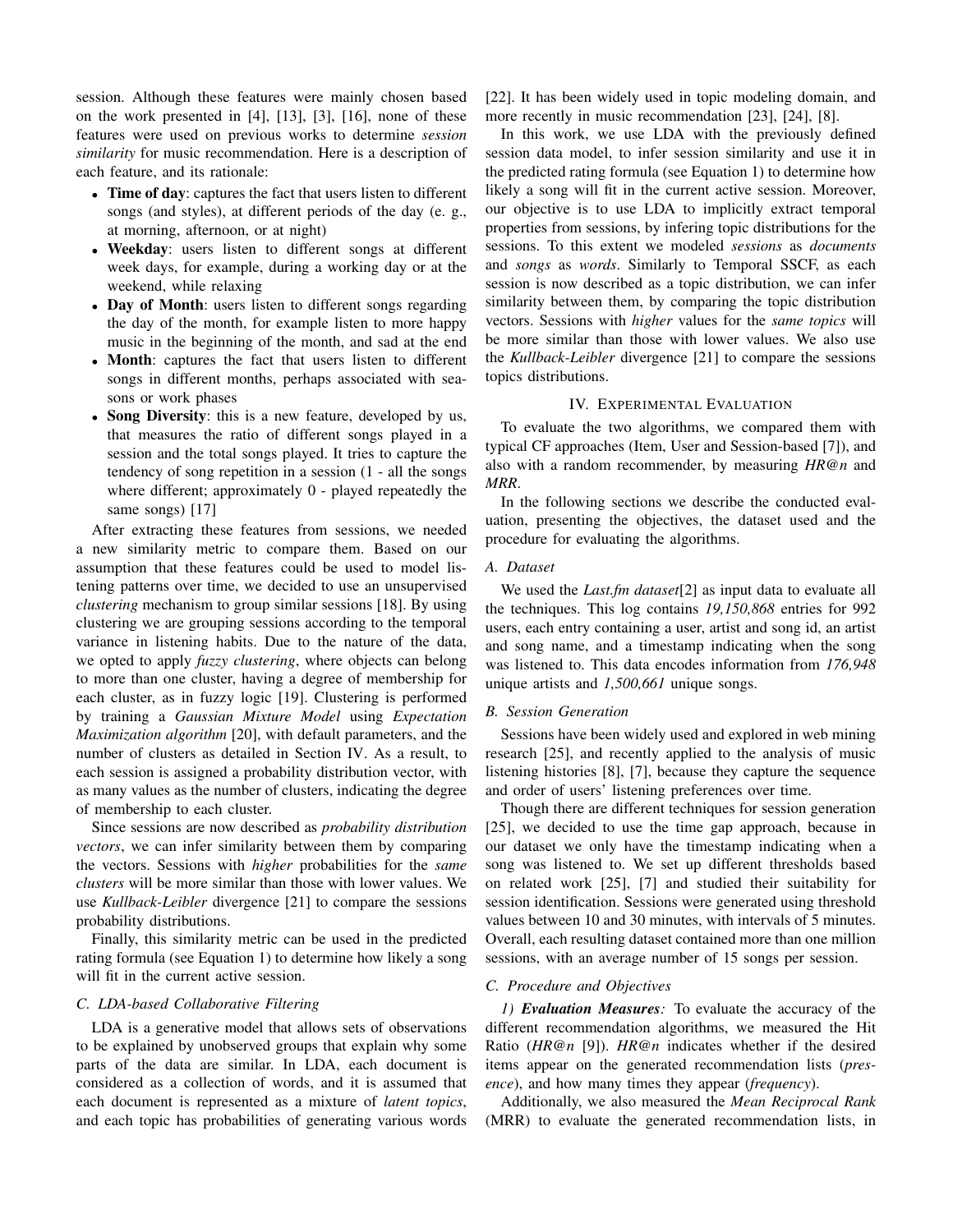terms of the *rank* where the intended songs appear. Notice that this metric is quite sensitive to the rank values and as a sharp decay. For example, in a set of 1000 queries, with a list size of 100, if on average the desired items were found in the list at position 10, MRR would be 0.1. However, if the items were found at position 50, MRR would be 0.02.

*2) Parameters:* In the neighborhood algorithms, the number of similar neighbors  $k$  is essential, and it represents the constraint number of similar users/items/sessions that are found using a similarity function. We adopted the values presented in [7] for the parameter k, namely,  $k \in$ {30, 50, 100, 200, 300, 400, 500, 600, 700, 800, 900, 1000, 2000}.

Another parameter for the experiments is the number of clusters c used for training the *EM* algorithm. We used crossvalidation to find out the best suitable number of clusters  $c$ for the session datasets, identifying *8* as the best value.

Finally, the last parameter is the number of topics  $t$  to be used in the *LDA-based* recommender. We used Gibbs sampling for determining the most suitable value for the number of topics. Here we also found *8* to be the best value.

*3) Experiment:* In this evaluation, we intended to measure if we could predict the next song to be played in the current *active session*, based on what users have previously listened in that session. To measure the *HR@n* and *MRR*, we randomly selected 1000 sessions from the overall dataset of sessions to be used as *queries* (active sessions). Sessions with less than two songs were discarded. Next, we removed the last song from each session and executed all the algorithms to obtain the *top-100* recommendations (*n*). For these recommendations, we registered the *presence* and the *position* (rank) given by the algorithms for the last items removed from sessions. These results were then used to compute the two metrics.

To be able to collect enough data for performing statistical comparisons, we executed this experiment 20 times, randomly choosing another set of 1000 queries each time.

## V. RESULTS AND DISCUSSION

In this section we summarize and discuss the results obtained from the experimental evaluation. Notice that we omit results for User and Item-based CF recommenders, and also for the Random technique, because their results were not relevant for the evaluation. Moreover, because we could not assume data normality in all the cases, we applied nonparametric statistical tests when required. The Bonferroni approach was applied in pairwise comparisons for controlling Type I error across tests when necessary.

## *A. Overall Results*

In short, overall results regarding HR (see Figure 1-top), evidence that temporal context improved recommendation accuracy, with both algorithms (TSSCF and LDA-based technique) outperforming the SSCF technique. Despite that, the LDAbased algorithm outperformed the TSSCF solution. However, in terms of MRR (see Figure 1-bottom), the base SSCF algorithm performed better than the other two.



Fig. 1. Overall HR (top) and MRR (bottom) values.

To validate these observations we performed two Kruskal-Wallis tests. Regarding HR values we report that there was a statistically significant difference  $(H(2) = 1560.115, P <$ 0.01), with a mean rank of 598.58 for SSCF, 1599.34 for Temporal SSCF, and 2026.28 for the LDA-based technique. In terms of MRR, significant differences were also found  $(H(2) = 1064.659, P < 0.01)$  among the techniques, with mean rank of 2070.78 for SSCF, 912.08 for Temporal SSCF and 1188.72 for the LDA-based technique.

#### *B. Session Threshold Comparison*

To observe the impact of the session generation mechanism, we evaluated the algorithms with the 5 session datasets obtained using different threshold values (see Section IV-B).

Overall results for each dataset are depicted in Figure 2. These plots confirm the previous results, that the LDAbased recommender outperforms both the TSSCF and SSCF techniques in terms of HR across all datasets, but that SSCF performs better in terms of MRR. We observe that the TSSCF algorithm is not sensitive to the dataset used regarding HR, and that MRR is also constant, with better values for small and larger threshold values. SSCF reports increasingly higher values of HR and MRR when the threshold increases. LDAbased algorithm performs better for smaller values of the threshold used, decreasing with higher values, both for HR and MRR (these with some oscillations).

Moreover, Figure 2 also indicates that the threshold value that leads to better HR and MRR results is between 15 and 20. To be able to select the best number of neighbors, we conducted *Mann-Whitney U Tests* to choose a dataset to be used as comparison basis. We did not find any significant differences between using  $th = 15$  or  $th = 20$  in terms of HR ( $z = -0.293, p > 0.770$ ), but for MRR values we found a significant difference between using  $th = 15$  or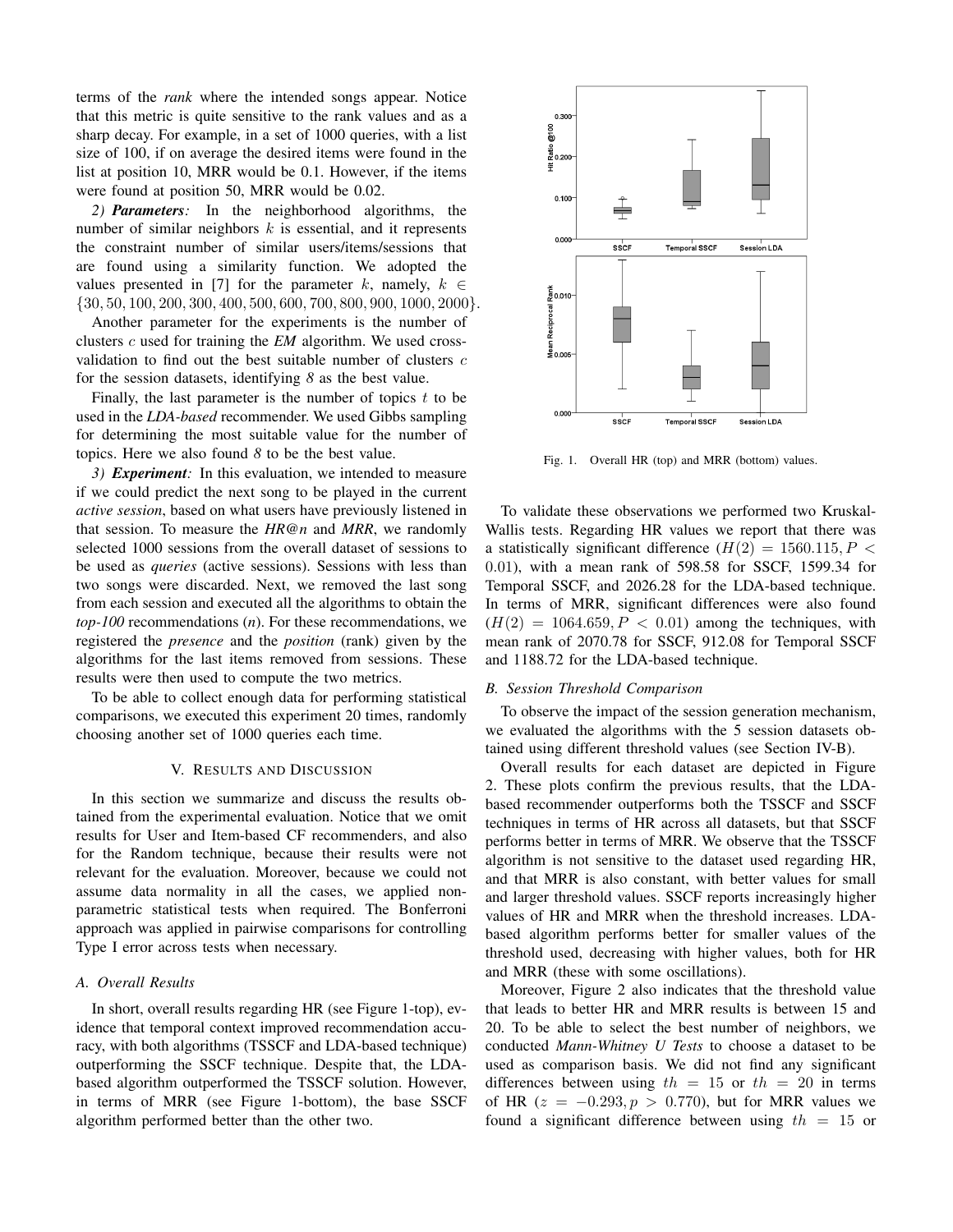

Fig. 2. Session threshold impact in HR (top) and MRR (bottom).

 $th = 20$  ( $z = -2.356, p < 0.05$ ). Based on this result, all the following comparisons were performed using the session dataset generated with threshold  $th = 20$ .

## *C. Neighborhood Comparison*

Figure 3 depicts the values of HR and MRR of each algorithm evaluated with the dataset generated with session threshold *20*, for selecting the best number of neighbors (*k*). We can observe that small values of *k* lead to better values of HR and MRR. Indeed, *30* and *50* are the best values for *k*, within the three algorithms. Increasing *k* leads to smaller values of HR and MRR for all the algorithms, although this decay is much more evident in context aware algorithms.

Moreover, notice that although SSCF outperforms both the TSSCF and the LDA-based technique in terms of MRR for  $k > 100$ , MRR values are small (less than 0.01) for any value of *k*. We discuss this later in Section V-E.

We also tested with smaller values of neighbors ( $k < 30$ ), however, both HR and MRR results were worse than using  $k >$ 30 and therefore they were not considered for the evaluation.

## *D. Best case configuration*

The best configuration for each algorithm is achieved by using a session threshold  $th = 20$ , and the number of neighbors  $k = 30$ . Although the LDA-based algorithm achieves better HR values with  $k = 50$ , we also used  $k = 30$ , because it represents a trade-off between HR and MRR values for this algorithm. To observe if the differences between the best setup for each algorithm were statistically relevant (see Figure 4), we conducted Kruskal-Wallis Tests between the three algorithms using  $k = 30$ . For MRR, we report that there was no statistically significant difference between the values given by the three algorithms  $(H(2) = 2.294, P > 0.318)$ , but there was a statistically significant difference between the HR values of the algorithms  $(H(2) = 52.52, P < 0.01)$  with



Fig. 3. Impact of the number of neighbors in HR (top) and MRR (bottom)  $(th = 20).$ 



Fig. 4. Comparing the three algorithms using  $th = 20$  and  $k = 30$ .

a mean rank of 10.50 for SSCF, 30.5 for TSSCF and 50.5 for the LDA-based technique.

#### *E. Discussion*

Results presented in the previous section allow us to conclude that temporal context improves recommendation accuracy in Session-based CF. Despite that, the LDA-based algorithm outperformed TSSCF in both metrics. Regarding MRR, although we did not find a statistical difference, the results evidence that the context aware algorithms generate